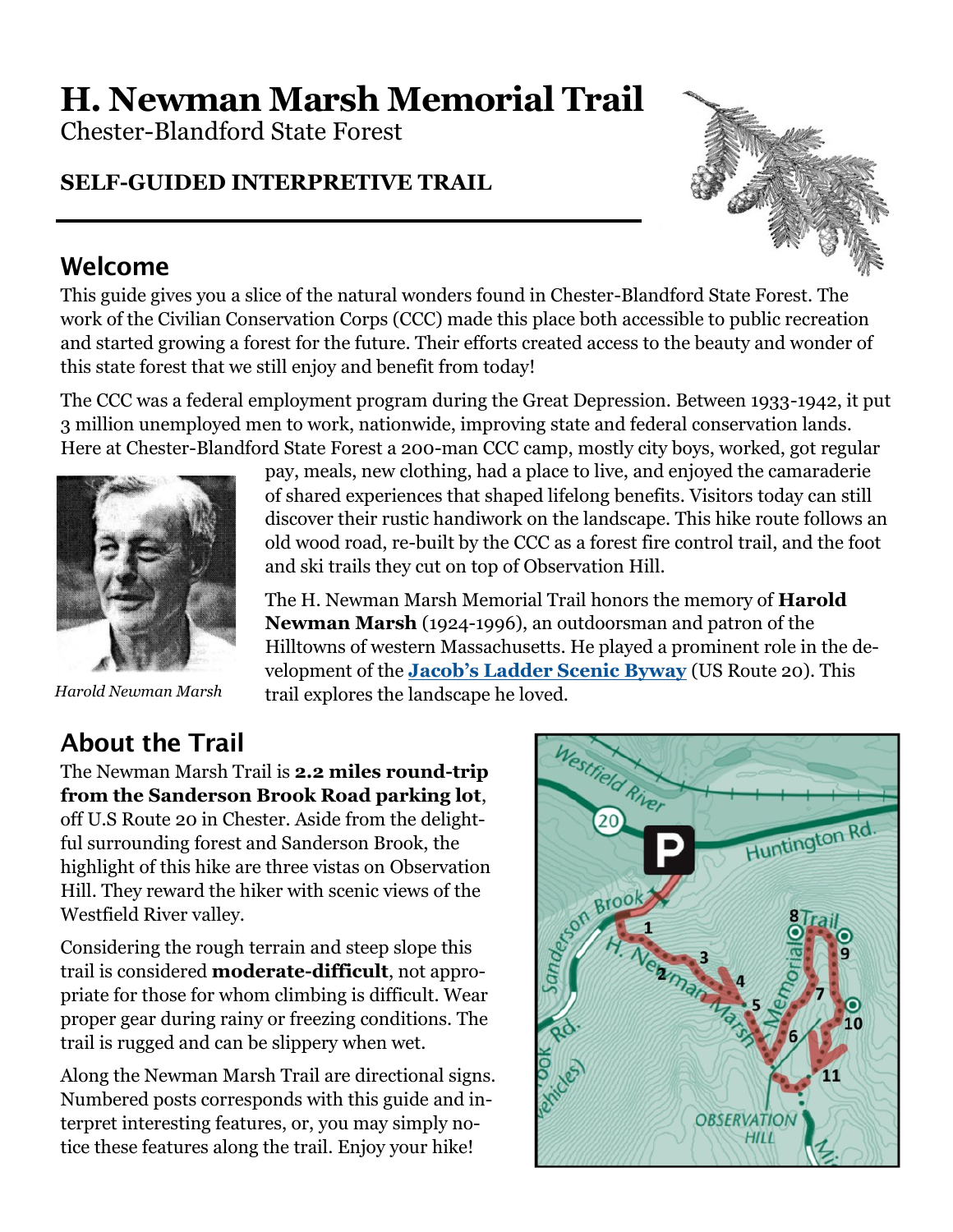*From the parking lot proceed up Sanderson Brook Road for about 0.2 miles. The Newman Marsh Trail turns off to the left at the steps and begins a steep climb. Please stay on the trail.*

#### 1.) Living On the Edge

Notice how tree roots have a firm foothold on an outcropping of bedrock schist. Yellow birch and eastern hemlock are suited to these foothills. They have adapted to growing on ledges. The golden bark tree on this ledge is a **yellow birch**, a more northern tree that grows larger than most other hardwood species. Yellow birch thrives in cool, damp conditions. The increasingly shaggy appearance of its bark signals its older age.

#### 2.) Managing Forest Health

ameter circle are marked with an identifying number. Every 5 to 10 years state foresters visit the plot and record each tree species' growth, new significant-sized trees, and any diseases or pests. These plots also record information herbaceous and shrub species. Over 2,000 CFI plots are located throughout the state forest system. This data allows foresters and scientists to determine the health of the forests and how to best manage it in the future.

You are standing near a **Continuous Forest Inventory** (CFI) plot. All trees within a 105 foot di-

#### 3.) Slowing the Flow

Water flowing downhill creates an erosive energy that can easily damage a trail, create large trenches, or even become stream beds! Notice that steeper sections of the Newman Marsh Trail have trail design features called **water bars***.*

A water bar is a low, angled barrier across the trail made from rocks (or a log). It catches, slows, and diverts flowing water off the trail into the woods. Otherwise, the water would run directly down and erode the trail.

Water bars help preserve the trail surface. You can help preserve the trail by cleaning out any water bars you find that are full of sediment, leaves or twigs.

*When a trail is on a slope, a water bar helps deflect water off the trail. This prevents destructive erosion of the trail so hikers have a stable route.*

#### 4.) Under a Hardwood Canopy

Appreciate a typical northern hardwood forest here. **White ash**, **black birch**, **yellow birch, white** (or **paper**) **birch**, **sugar maple** and **basswood** are all found here close by. When a forest is cleared, birch and ash are among the first trees to reappear, followed by sugar maple and then beech. Understory species, such as **striped maple** and **witch hobble** are able to grow in the shade made by the canopy of the larger trees. Touch the bark to feel the textures and see differences.



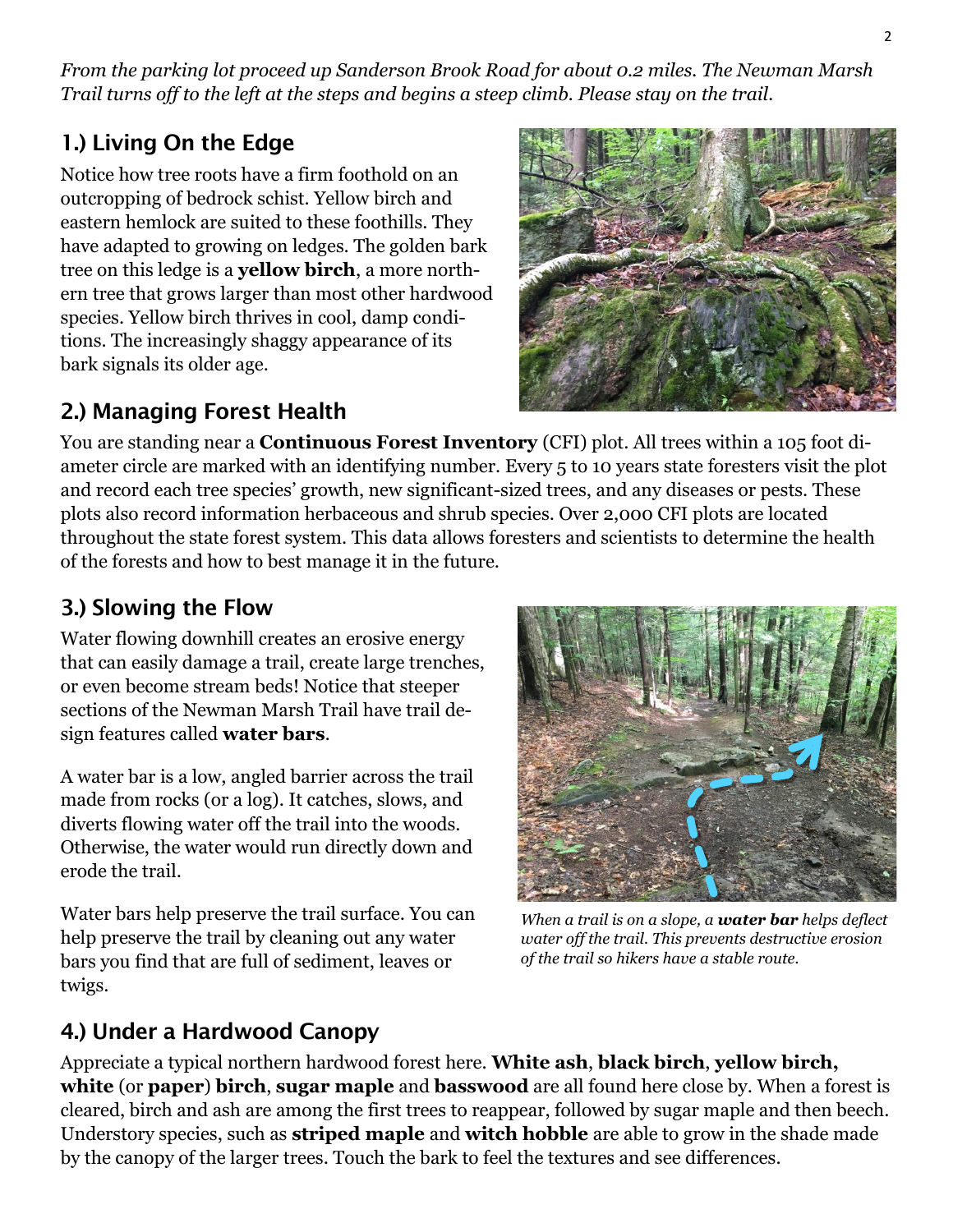#### 5.) A Climate in Miniature

The many ferns, lichens and moss growing in this vale indicate it is something of a **micro-climate**. The combination of cool air in the valley on the north side of the hill, moisture from the nearby stream, and spring runoff on the upper slopes of the hillside make ideal conditions for these plants to grow. There are a variety of ferns here including **marginal wood fern**, **evergreen fern**, **New York** and **Christmas ferns**. Can you identify other possible microclimates as you hike along this trail?

*The trail levels off at the top of the ridge. Turn left onto "Memorial Trail" and Observation Hill.*



#### 6.) Beech Trees



The smooth gray trunks of mature **American beech**  trees might resemble giant elephant legs. Many animals rely on beech nuts to fatten up for winter. Black bears look for beech nuts in the fall. They might climb and sit up in a tree to create a "bear's nest," pulling limbs towards them to strip off the nuts.

Unfortunately, the region's beech trees are struggling against diseases, including a fungus that has caused the loss of many beech trees— and significantly changed this landscape. Can you identify either healthy or diseased trees?

#### 7.) That Milky White Rock

Look for a large outcropping of white **quartzite**. Quartzite is a metamorphic rock, originally formed from sandstone eons ago. Shifting tectonic plates heated the rocks and melted the impurities. The molten liquefied impurities pooled, cooled, and hardened into quartzite.

This area has remarkable geology. Prospectors associate the mineral quartz with gold, confusing it with quartzite. The crystal structure of quartzite is smaller than quartz and *not* associated with gold. Still, nearby Gold Mine Brook recalls the once optimistic claim of speculators in late-1800s who claimed to strike it rich in these hills!

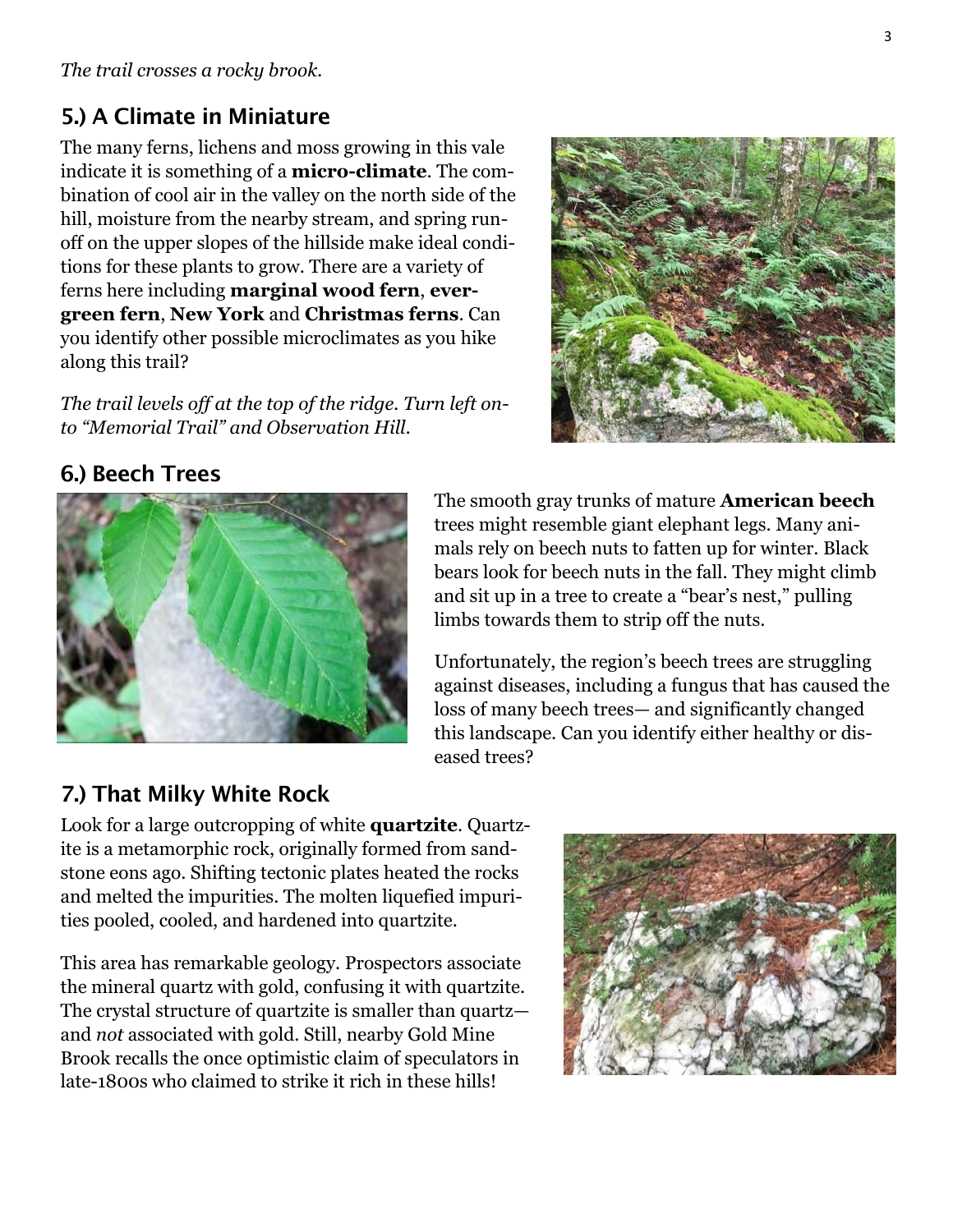

*Vista #1: Looking west up the Westfield River valley toward Chester. Gobble Mountain peaks just above the horizon.*

#### 8.) Vista #1 - Big Erosion

You are standing at about 1,200 feet (365 meters) in elevation. Look out at a landscape that shows its geological past. Shifting tectonic plates during the continental drift, more than 440 million years ago, formed the Appalachian Range, including what we call the Berkshire Hills. The edges of the plate uplift are visible today as angled ledges across the valley. Erosion has slowly leveled most of these mountains over the years.

Then, about a million years ago, a series of glaciers "scraped" the mountains. But some of the bedrock granite and gneiss resisted this erosion. These became the steeper hills of the valley. In fact, the scenic hills exposed today are the walls of what once was the great canyon of the Westfield River.

#### 9.) Vista #2 - Changed Landscape

This view is a slice of the Westfield River valley. Although not visible, the river is below Cherry Tree Hill on the left and Great Moose Hill on the right. In the late-1700s to early-1800s, it was customary for Hilltown farmers to take in cows from Connecticut River Valley farmers during the summer months, pasture them, and fatten them up for market. Farming ruled!

In the 1840s the railroad came through and mill towns along the rivers grew. Many of the region's people moved to these towns to manufacture paper and textiles, or headed west to New York State or the Midwest for better farmland. Some of these abandoned farms grew back into forest.

#### 10.) Vista #3 - Forest Recovery

Up until the late-1800s this view would have been very different. Pastures on the surrounding rocky hills were kept open by grazing sheep. Sheep provided the wool for local textile mills. As the mills closed, demand for sheep decreased. Pastures slowly grew back into forest, but some kept open by dairy farming into the 1900s. Look carefully and you can see Mount Tom 15 miles away!

Along the trail look for a rich variety of forest-dependent wildflowers: **Starflower**, **Indian cucumber root**, **painted trillium**, **trout lily**, **Solomon seal**, **Canada mayflower**, and **sarsaparilla**.